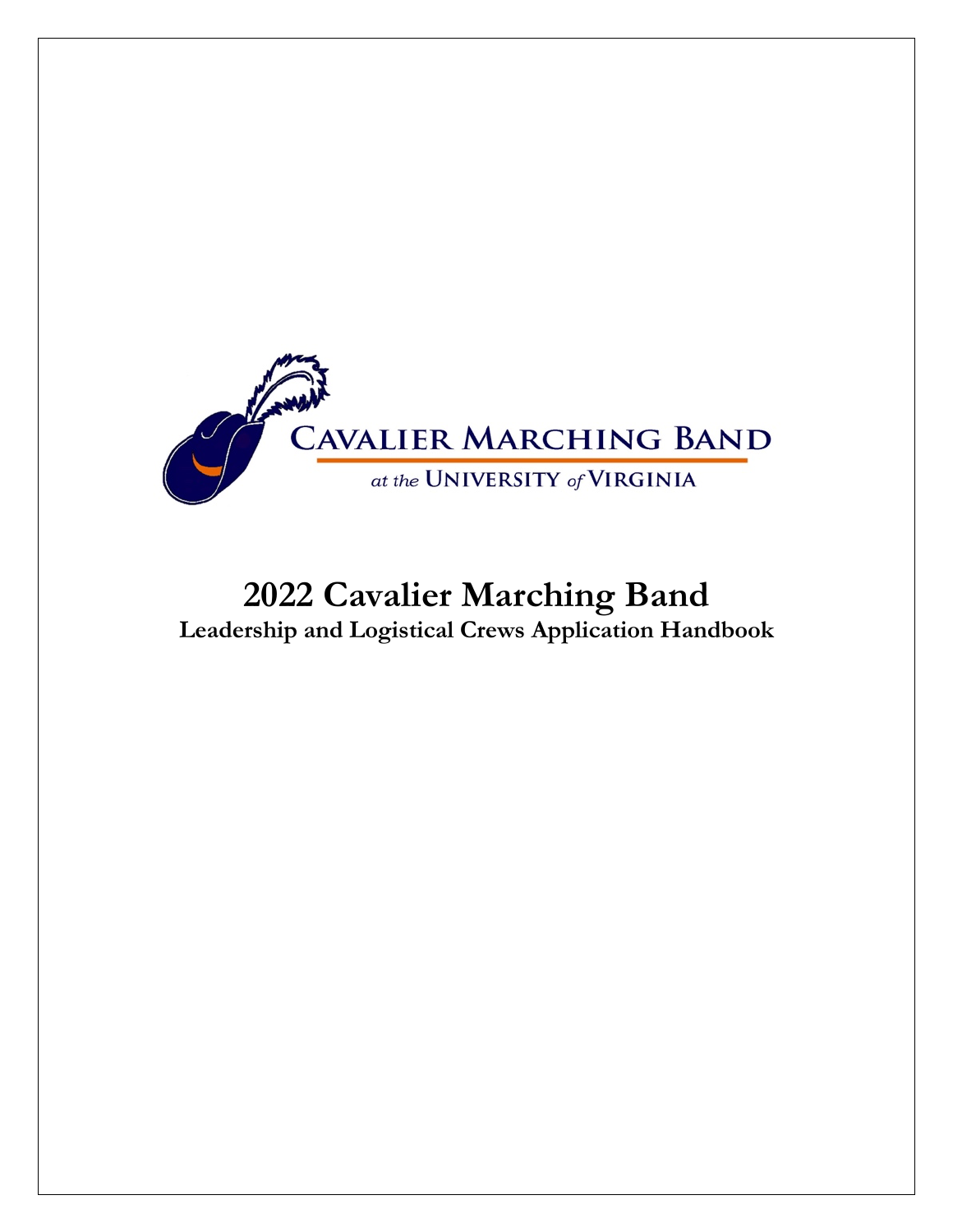# **Table of Contents**

| <b>Crew Position Descriptions</b>                              | 3              |
|----------------------------------------------------------------|----------------|
| Uniform Crew                                                   | $\mathfrak{Z}$ |
| <b>Band Day Crew</b>                                           | $\mathfrak{Z}$ |
| <b>Band Banquet Crew</b>                                       | 3              |
| Rehearsal Equipment Crew                                       | $\overline{4}$ |
| Color guard Equipment Crew                                     | $\overline{4}$ |
| Drumline Equipment Crew                                        | 5              |
| Game Day Crew                                                  | 5              |
| Social Media/Communications Committee Chair                    | 5              |
| Systems/Ops Chair                                              | 5              |
| Flip Folder Librarian                                          | 6              |
| <b>Leadership Position Descriptions</b>                        | 7              |
| Drum Major                                                     | 7              |
| Drumline Captain                                               |                |
| Color guard Captain                                            |                |
| Twirling Captain                                               | 8              |
| Woodwind/Brass/Drumline Drill Instructor (DI)                  | 8              |
| Color guard Drill Instructor (DI)                              | 8              |
| Woodwind/Brass Section Leaders (SL)                            | 9              |
| Drumline Segment Leaders (SL)                                  | 10             |
| <b>Logistical Crew/Leadership Application Process Overview</b> | 11             |
| How are leadership applicants being assessed?                  | 12             |
| Opportunities to offer student feedback about applicants       | 13             |
| <b>APPLICATION PROCESSES (detailed)</b>                        | 15             |
| Logistics Crews                                                | 15             |
| Drill Instructors (DI)                                         | 16             |
| WW/Brass Section Leaders (SL)                                  | 18             |
| Color guard Captain                                            | 20             |
| Drumline Captain and Segment Leaders                           | 21             |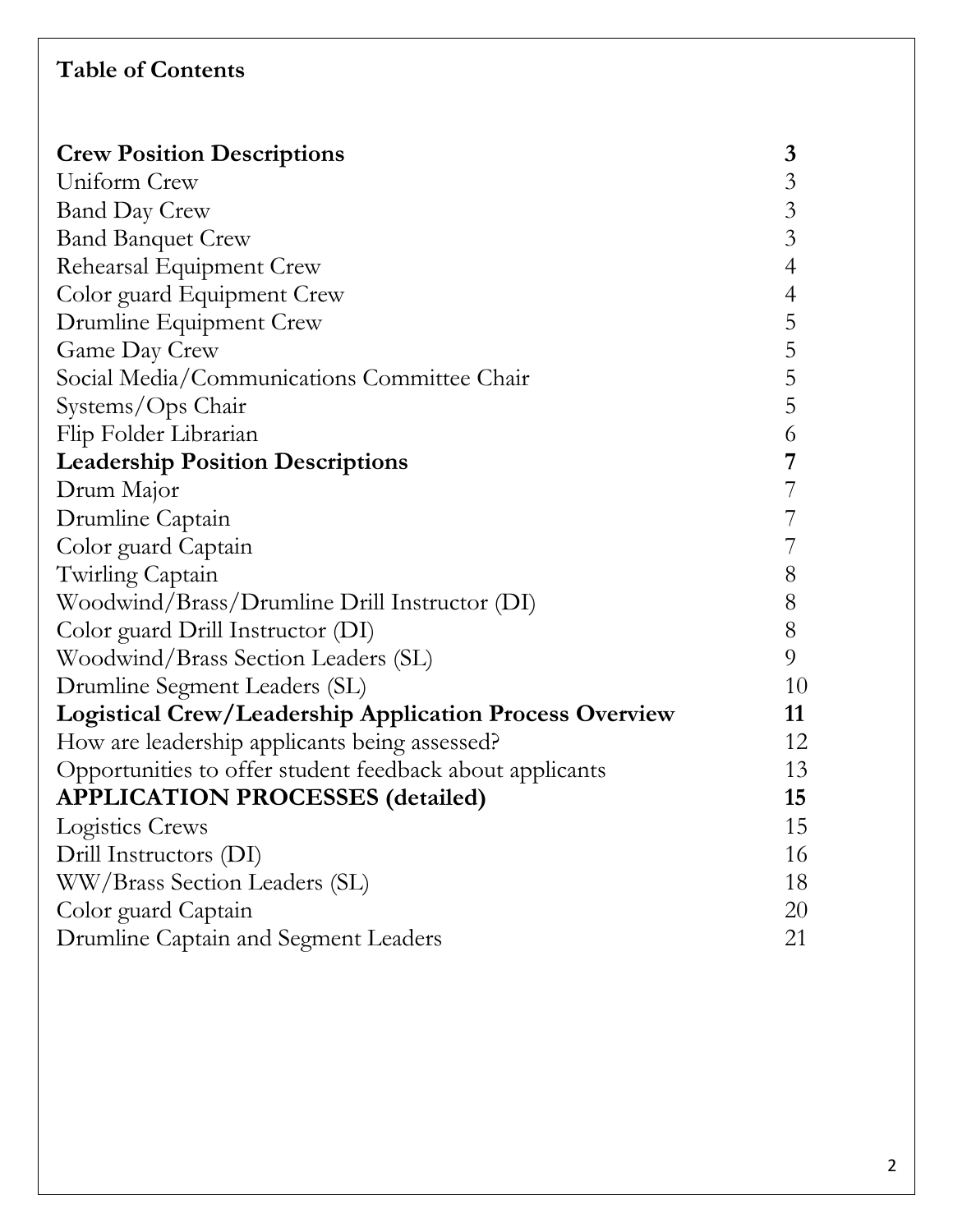# **Position Descriptions**

# **Cavalier Marching Band Logistical Crews, Committee Chairs**

### **Uniform Crew (Up to 6)**

*Oversees the preparation of uniforms for distribution on Gameday*

- Prepare and facilitate band camp uniform fittings
- Organize uniforms in band room before performances
- If applicable, sort, bag, and store uniforms following uniformed performances
- Full band uniform cleanings will occur after the following games:
	- o September 3
	- o September 17
	- o October 8
	- o November 26
- Full band uniform collection will occur after the following games:
	- o October 29
	- o November 5
	- o November 12
	- o November 19
- Maintain a list of student sizes, student garment piece #'s, student garment bag numbers
- Maintain a Google Form for band members to report known uniform issues
- Requires time outside of class, working together as a semi-autonomous team, communication with directors. Having a beginner's sewing skillset would be helpful but is not required. This is a time-sensitive position
- This position has historically been awarded a CMB Scholarship; Uniform Crew members do not go through an HR hiring process and *are not responsible employees.*

### **Band Day Crew (Up to 10)**

*Assist with Band Day organization and execution*

- Serve as a UVA ambassador and CMB liaison to our guests
- Assisting with logistical planning prior to and on Band Day
	- o This may include working a greeting table, assisting with meals/clean up, serving as a day-of guide, teaching CMB marching/maneuvering techniques, drill rehearsal and performance assistance, regularly interfacing with guests in the stands
	- o Band Day assistants may spend time away from regular CMB in-stand performance on game day, for part or all of a game.
- Requires critical thinking, strong ability to solve problems under pressure, strong communication skills, patience, collaborating with directors
- This position has historically been awarded a CMB Scholarship; Band Day Crew members do not go through an HR hiring process and *are not responsible employees.*

### **Band Banquet Crew (Up to 5)**

*Includes assisting with Band Banquet planning and day-of execution of tasks*

- Work together as a team of leaders to create a special end-of-season event
- Prepare decorations, awards, multi-media video/picture/audio components, and events taking place at the band banquet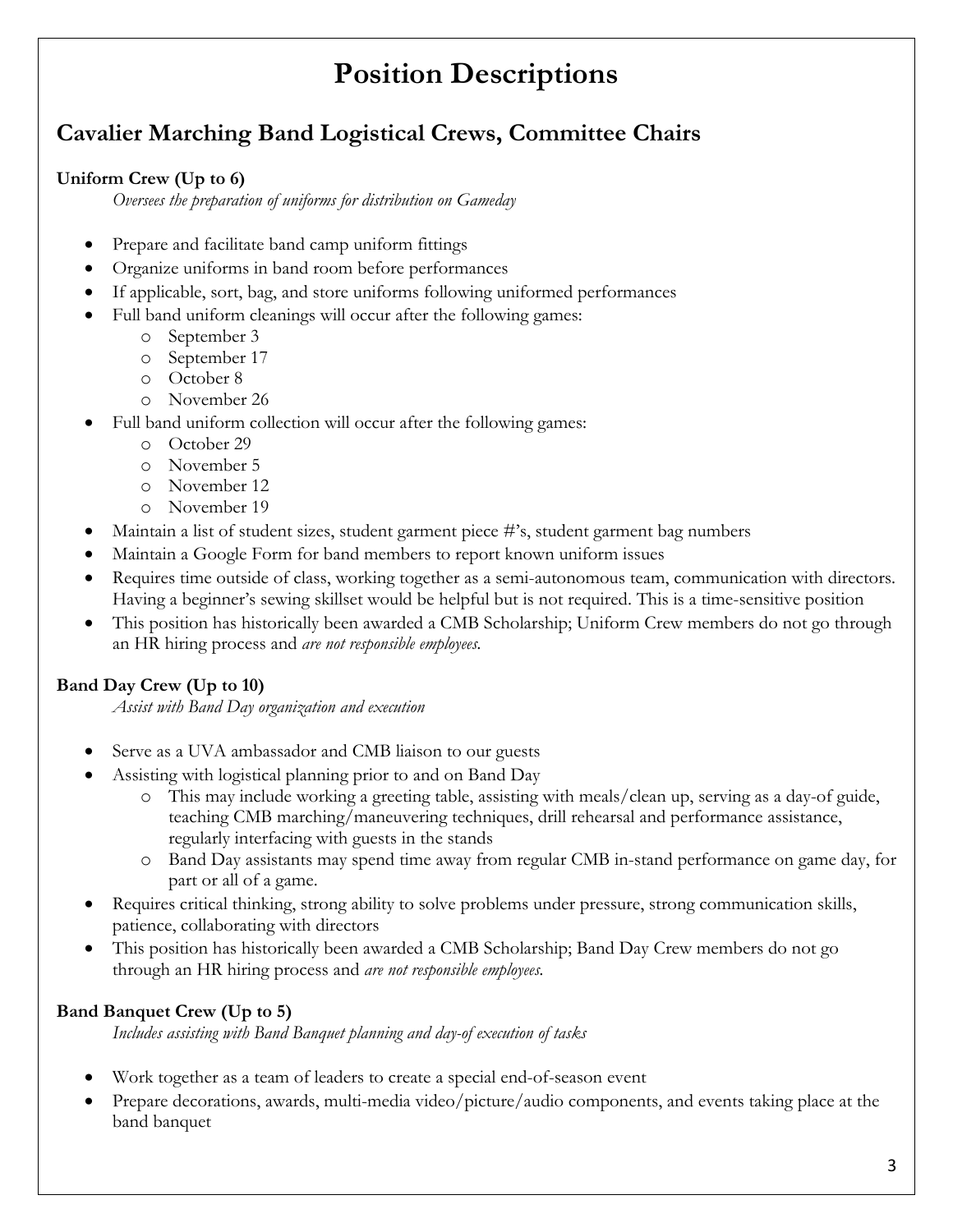- Solicit and organize the collection of season footage, label picture files, assist in the production of video promotional materials
- Create end-of-year slide show to be shown during the band banquet
- Requires critical thinking, strong ability to solve problems creatively, strong communication skills, patience.
- This position has historically been awarded a CMB Scholarship; Band Banquet Crew members do not go through an HR hiring process and *are not responsible employees.*

### **Rehearsal Equipment Crew (Up to 10)**

*Principally responsible for setting up, tearing down, and properly storing all rehearsal-related equipment. Tracks status of equipment and makes recommendations to the directors in the event of a needed repair or purchase.*

- Prepare rehearsal spaces for all rehearsals (CHF and HSBB)
	- o Includes all Band Camp rehearsals, weekly rehearsals, game day rehearsals
		- Includes setting up and removing all field markers, sound equipment, wireless mics for directors, water jugs, tables
	- o Includes setting up A/V needs in the Band Room
	- o Oversee equipment preparation for future rehearsals:
		- Ensure all wireless speakers are charged for each rehearsal
		- Ensure wireless mic pack batteries are on hand at each rehearsal
		- Set out/return stand racks for sectional use
		- Dump all water jugs and set on racks to dry in the ice room
		- Ensure tarps and bags are available to protect equipment in inclement weather
- Requires communication with directors
- Requires communication as a semi-autonomous team
- Directors may appoint a Lead E-Crew member
- This position has historically been awarded a CMB Scholarship; Rehearsal Equipment Crew members do not go through an HR hiring process and *are not responsible employees.*

### **Colorguard Equipment Crew (Up to 2)**

*Responsible for equipment needs for the color guard* 

- Late-spring/early summer preparation work
	- o inventory equipment
		- poms, flag bags, weights, caps, tape, all silks, poles, gloves
		- uniform status (rips, tears, etc.)
		- § cold-weather headbands, ponchos
	- o Provide a list of equipment needs to directors
- Summer preparation work
	- o Prepare show 1 flags, pre-game flags, practice flags for use during Band Camp
	- o Label all pom bags with each member's name
- Fall management
	- o Regularly communicate with directors regarding equipment purchase needs (tape, caps, weights)
	- o Coordinate flag taping sessions prior to each halftime show, in collaboration with CG captains
		- The expectation is for colorguard equipment managers to organize taping sessions and make equipment available; individual guard members will be responsible for taping each of their own flags after band camp.
	- o Properly stow unused inventory items
- Ensure flags and poms are in the correct place for practices, performances, and game day
- Requires strong organizational and planning skills, communication with directors, fellow managers, guard captains, and color guard coach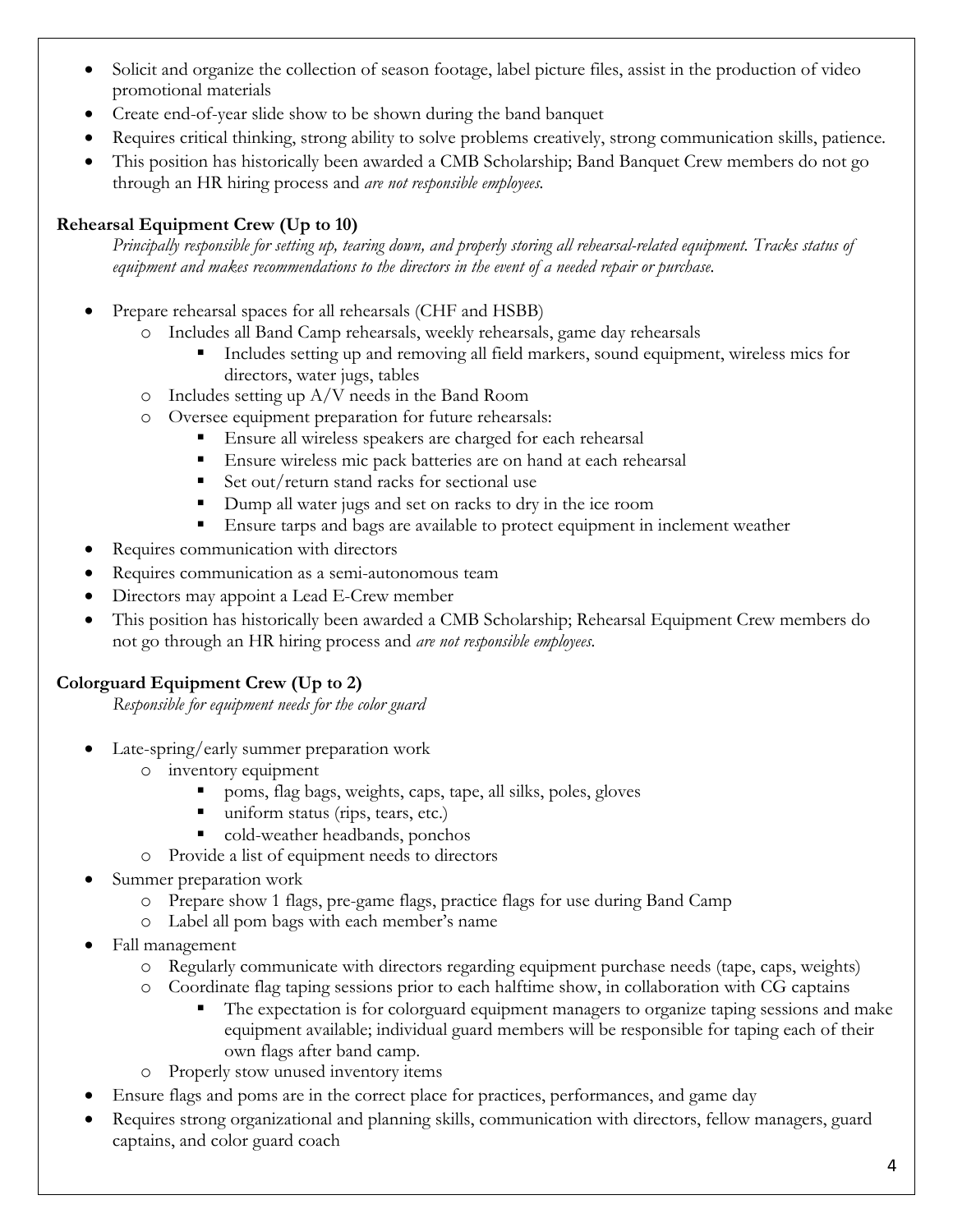• This position has historically been awarded a CMB Scholarship; Colorguard Equipment Crew members do not go through an HR hiring process and *are not responsible employees.*

### **Drumline Equipment Crew (Up to 4)**

*Focus on the equipment needs of the drumline for each rehearsal and gameday*

- One manager per segment
- Manage inventory (drumheads, sticks, harnesses, stick tape, stadium hardware, cymbal polish, drum covers, drum wraps, drum cases, cymbal bags)
- Oversee all gameday drumline set up/tear down
- Sets pace of loading and unloading trucks/buses and moving equipment
- Regularly adjust carriers for each member of their segment
- Label all storage slots, cymbals bags, drum cases, and harnesses
- A metronome with speaker must be set up for every rehearsal
- Communicates known equipment issues to directors
- This position has historically been awarded a CMB Scholarship; Drumline Equipment Crew members do not go through an HR hiring process and *are not responsible employees.*

### **Game Day Crew (Up to 8)**

*Principally assists with equipment needs on gamedays* 

- Organize and manage stadium needs for home football games, and assist with band needs when traveling
	- Prepare the stadium prior to and following each home football game
		- o This includes removing any trash, setting up/tearing down water jugs and paper cups,
- May be asked to assist with meal distribution at the HSBB on gamedays
- Requires heavy lifting and time outside of class
- Requires strong organizational and planning skills, communication with directors, working as a semiautonomous team, regularly requires work during later hours.
- This position has historically been awarded a CMB Scholarship; Game Day Crew members do not go through an HR hiring process and *are not responsible employees.*

### **Social Media/Communications Committee Chair (1)**

*Leads a volunteer committee of members who focus on CMB communications*

- Organize general committee meetings, gather agenda items for discussion
- Collaborate with the Directors regarding messaging to be posted via the band's Facebook, Instagram, Snapchat, TikTok, Youtube channel, as well as the Mailchimp Newsletter
- With subcommittee heads (social media, newsletter, video), maintain a calendar of target dates for future posts
- Maintain a list of all CMB social media channel usernames and passwords
- Suggest committee member assignments for various tasks
- The SMC Chair will not go through an HR hiring process and *is not a responsible employee.*

### **Systems and Operations Committee Chair (1)**

*Leads a volunteer committee of members who focus on gathering constructive feedback to improve the Band experience.*

- Organize general committee meetings
- Collaborate with the Directors regarding a calendar to solicit feedback from all CMB members.
- The Chair will meet with Directors in the late summer to discuss form formatting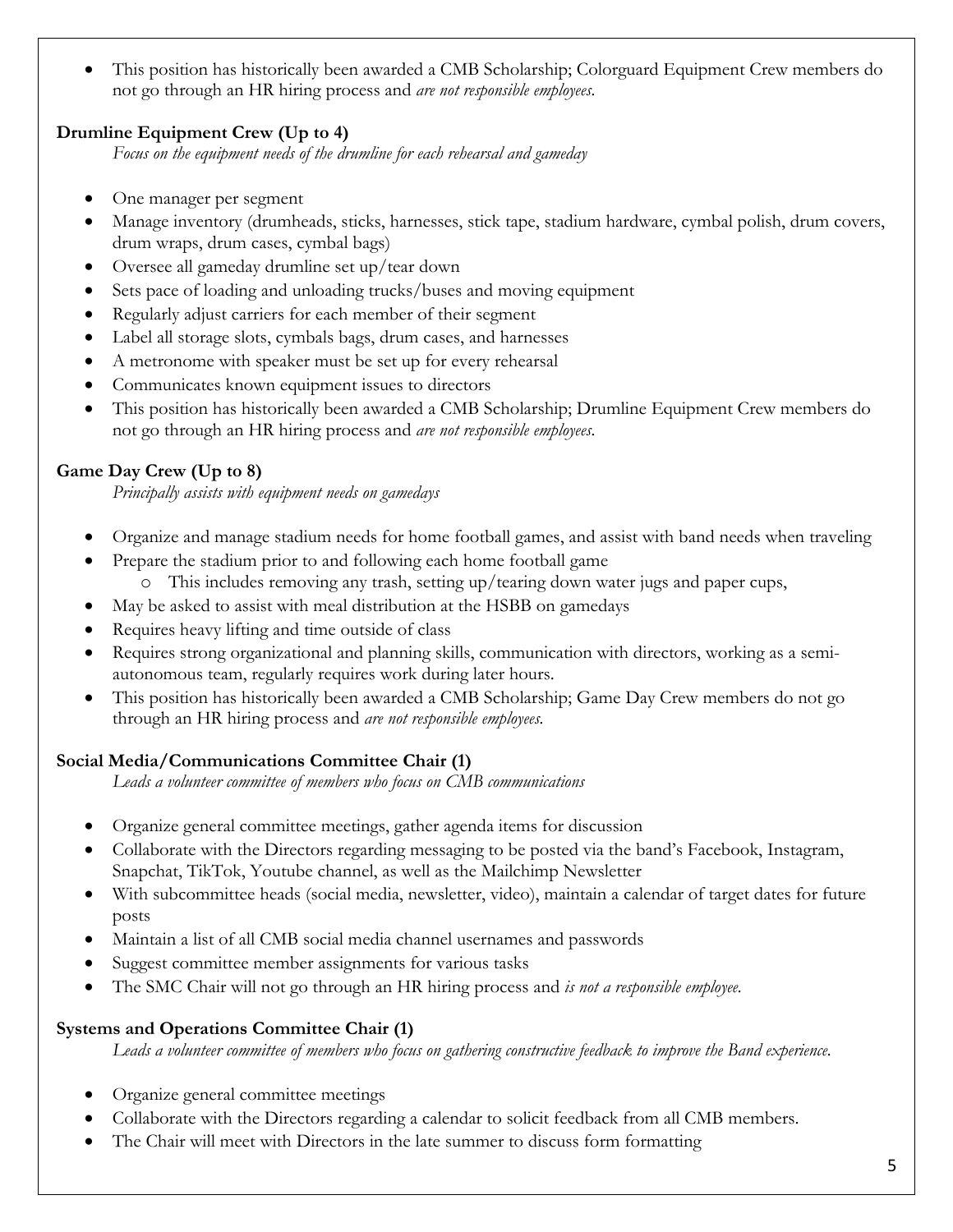- With committee members, craft a concise feedback form which focuses on the following:
	- o Questions which allow for constructive suggestions for Section Leaders, Drill Instructors, all Captains, logistical team members, and Directors.
	- o Questions may also solicit constructive suggestions regarding drill and music rehearsal pacing, teaching style, and gameday
	- o Feedback solicitations should provide space for students to share anonymous concerns that may not fall under one of the previous categories.
	- o Feedback solicitations should gather constructive comments about the systems and ops committee and the forms themselves
- The Systems/Ops Chair will not go through an HR hiring process and *is not a responsible employee.*

### **Flip Folder Librarian (Up to 4)**

*This position has been revised for the 2022 season. Directors will meet with the librarians in the spring to discuss the new elements of this role, and how the directors will help the librarians be successful this upcoming year.*

*Note: Librarians will no longer print individual music or drill parts for section members; all members will be individually responsible for printing their own music and drill prior to arriving for rehearsal.* 

- Create and maintain an inventory of flip folders and lyres, which include:
	- o Laminated stand tunes
	- o Laminated Pregame show
	- o 2 empty flip folder sheets ("windows") for student-printed halftime show music
- Create and maintain a Google Form for band members to report missing or incomplete flip folders or lyres
- Maintain a flip folder assignment document
	- o Maintain a record of broken or lost flip folders. Damaged flip folders which many need to be replaced will have an associated cost, charged to the student to whom the folder was assigned.
- This position has historically been awarded a CMB Scholarship; Librarians do not go through an HR hiring process and *are not responsible employees.*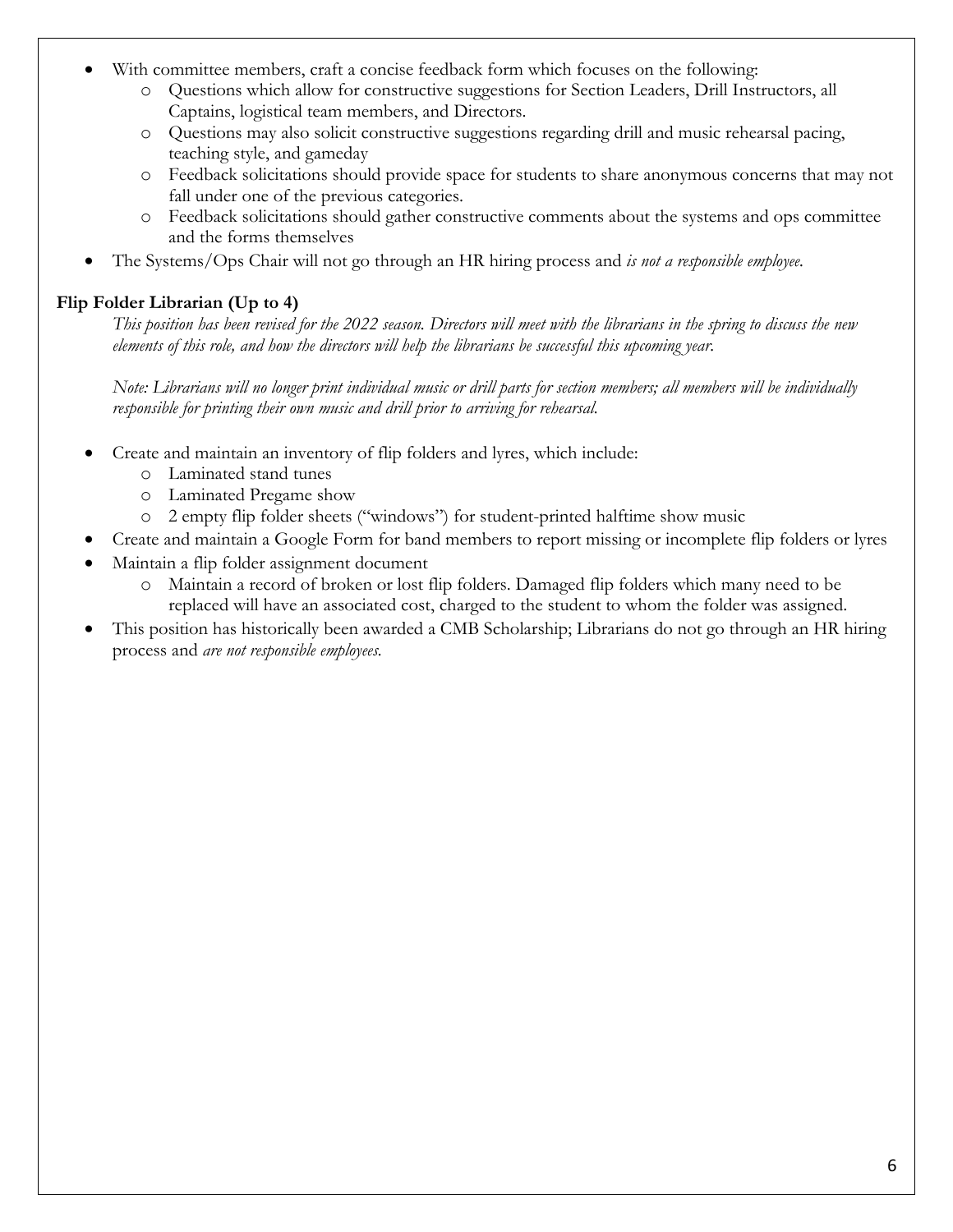# **Cavalier Marching Band Leadership Position Descriptions**

# **DRUM MAJOR**

The Drum Major provides holistic leadership for the entire band. Is available to attend SL and DI meetings, drumline and color guard sectionals, assist the support staff with their duties, all of which occur outside of class time.

The ideal Drum Major candidate: is a compassionate leader, model performer, marcher, and musician; leads through outstanding citizenship (both inside and outside of rehearsal/class time) and can be a source of emotional strength, pride, and community within the band's membership; inspires peers to make choices that will positively affect rehearsals and performances; works as part of a team with the directors, other drum majors, and staff to create a rehearsal and performance environment that is energetic and productive, illustrates a mastery of marching fundamentals, field & stands visuals, conducting skills, and mace skills; demonstrates superior musicianship; is able to effectively lead the band through the entire music book (pregame music, halftime music, all stand tunes); in collaboration with the directors, record all absences and tardies.

*Requires: strong emotional intelligence and critical thinking skills; displays a proven ability to motivate, teach, and mentor; high attention to detail; ability to work under pressure in a dynamic environment; willingness to accept criticism and adapt quickly; must have a positive, inclusive, and welcoming demeanor.*

### **DRUMLINE CAPTAIN**

The Drumline Captain understands the unique demands for members of the drumline. The full band benefits from drumline preparation and execution; being ahead of the curve is a must. The Drumline Captain provides comprehensive leadership for the battery and pit percussion.

The ideal candidate: is a compassionate leader and model performer, marcher, and musician; masters and demonstrates drumline specific marching and playing techniques; holds peers accountable for marching and playing techniques as well as memorization goals while being a positive influence for the tone and pace of rehearsal and performances; can lead warmups, rehearsals, and sub sectionals when needed; calls appropriate stand beats and execute timely cut-offs in the stands at football games; attends meetings prior to each new show to learn new music and discuss goals; fosters a sense of community within the drumline.

*Requires: mastery of all technical demands of both marching and music; emotional intelligence and critical thinking skills; ability to teach and mentor; high attention to detail; must have a positive, inclusive, and welcoming demeanor.*

### **COLORGUARD CAPTAIN**

Focus on providing holistic leadership for the entire colorguard.

The ideal candidate: will write choreography with guard instructor(s); lead stretches, basics and choreography to members during sectionals and practice; works as a team with the directors and staff to create a rehearsal and performance environment that is energetic, supportive, and productive; will be a source of emotional strength,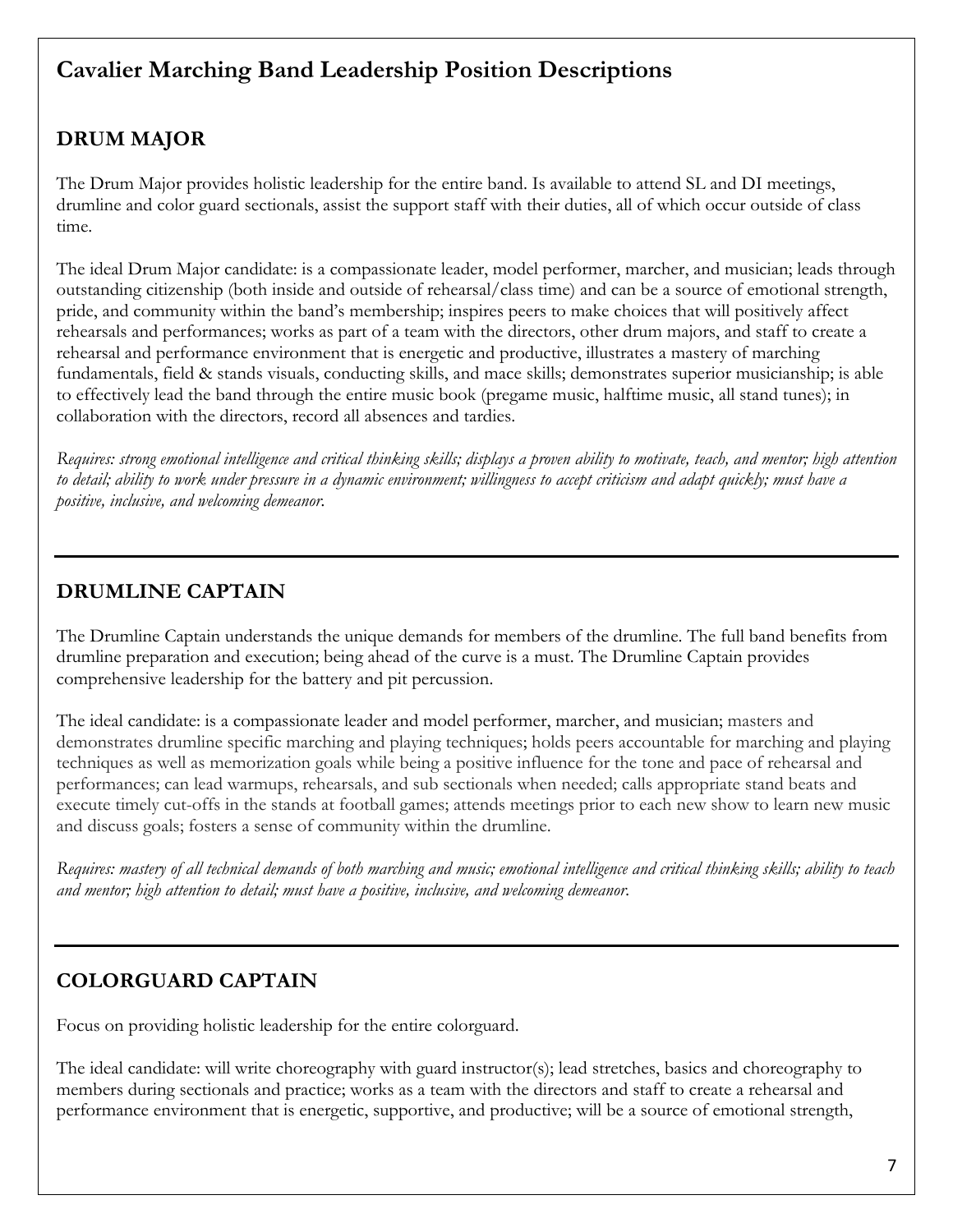pride, ownership, and community to the entire guard; works with twirler captain and DIs to perfect stand tune routines.

*Requires: strong interpersonal skills and emotional intelligence; creativity and musicality; strong grasp of equipment and movement; ability to teach and mentor; high attention to detail; strong communication skills; stay calm under pressure; must have a positive, inclusive, and welcoming demeanor.*

### **TWIRLING CAPTAIN**

The ideal candidate will focus on leadership for the team of twirlers. The ideal candidate:

Masters all aspects of choreography from baton instructor(s); leads stretches, drills, and choreography to members during sectionals and practice; works as a team with the directors and staff to create a rehearsal and performance environment that is energetic, supportive, and productive; is a source of emotional strength, pride, ownership, and community to the twirling team; works with colorguard captains and twirling DIs to perfect stand tune routines; provides event (practice/game day) checklists to twirling team members to ensure all twirlers have the proper materials, equipment, and accessories needed; promotes reflective practice, including leading a reflection time after each practice or event during the season that consists of noting strengths, weaknesses, and how twirlers will improve day-to-day.

*Requires: strong communication skills and emotional intelligence; creativity; firm understanding and memorizing choreography/counts; ability to lead with encouragement; effectively teach and mentor; high attention to detail; positive, inclusive, and welcoming demeanor.*

### **WOODWIND/BRASS/DRUMLINE DRILL INSTRUCTOR**

Focus on providing leadership regarding the visual aspects of band. The ideal candidate will:

Be a role model as a citizen, performer, marcher, and musician; demonstrate proper instrument carriage, marching techniques, field visuals, stand visuals, and dances; set an energetic, productive pace for marching rehearsals; hold peers accountable for all marching fundamentals and visuals competency; ensures uniforms are properly worn and instruments are clean for all performances; attend visual design and dissemination meetings (within each section, rotate attendance at design meetings prior to each new show concept, all DI's attend dissemination meetings); work with the section leadership team to create a strong sense of community

*Requiresstrong interpersonal skills and creativity; ability to motivate and mentor; strong form and spatial awareness; high attention to detail; remains calm in pressure situations; positive, inclusive, and welcoming demeanor.*

### **COLORGUARD/TWIRLER DRILL INSTRUCTOR**

Focus on providing leadership on the field and in the stands, The ideal candidate will:

Be a role model as a citizen, performer and marcher; coordinate with other DIs for the execution and teaching of band dances during halftime show; choreograph and teach stand dances; set an energetic, productive pace for marching rehearsals; hold peers accountable for all marching fundamentals and visuals; take the lead on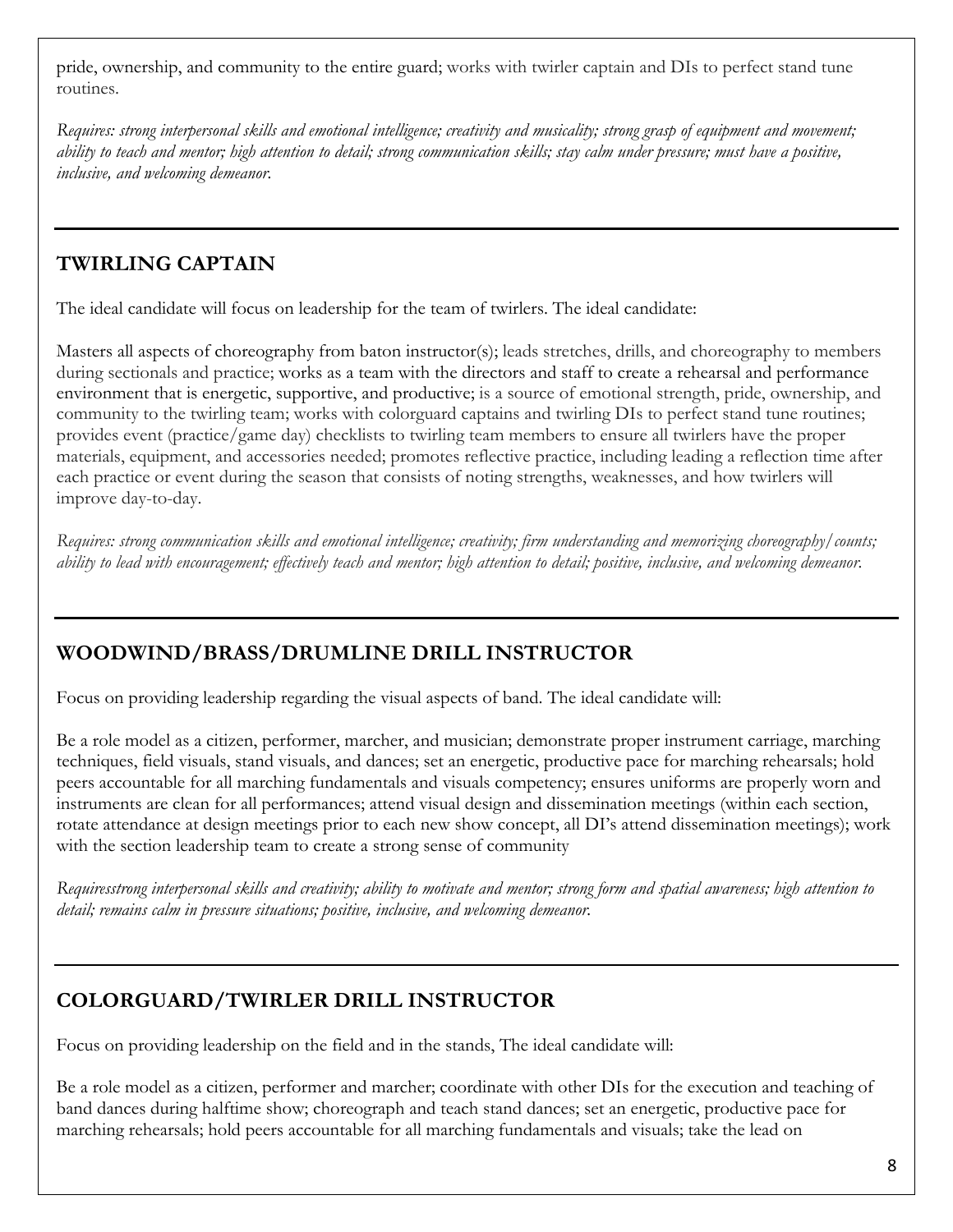drill/marching/movement related questions or issues on the field; work with the section leadership team to create a strong sense of community; attend visual design and dissemination meetings (within each section, rotate attendance at design meetings prior to each new show concept, all DI's attend dissemination meetings)

*Requires: creativity; strong marching/movement ability; strong grasp of equipment and movement; form and spatial awareness; ability to teach and clean; high attention to detail; strong communicator; positive, inclusive, and welcoming demeanor.*

### **WOODWIND/BRASS SECTION LEADERS**

Focus on providing leadership within your section of the band. The ideal candidate will:

Be a role model as a citizen, performer, marcher, and musician; set an energetic, productive pace for music sectionals; master and demonstrate all playing and marching techniques; demonstrate and provide guidance to peers in the following: characteristic sound, proper breathing, musical style, intonation, and musicianship; hold peers accountable for playing techniques; be responsible for teaching musical elements of each show; be ahead of the general membership on memorization and execution of the music; attend meetings prior to each new show to learn new music and discuss goals; work with the section leadership team to create a strong sense of community

*Requires: strong interpersonal and motivational skills; high level of musicality; ideal quality of sound; strong sight-reader; ability to teach and mentor; high attention to detail; stays calm under pressure; inclusive and welcoming*; *strong communicator; positive, inclusive, and welcoming demeanor.*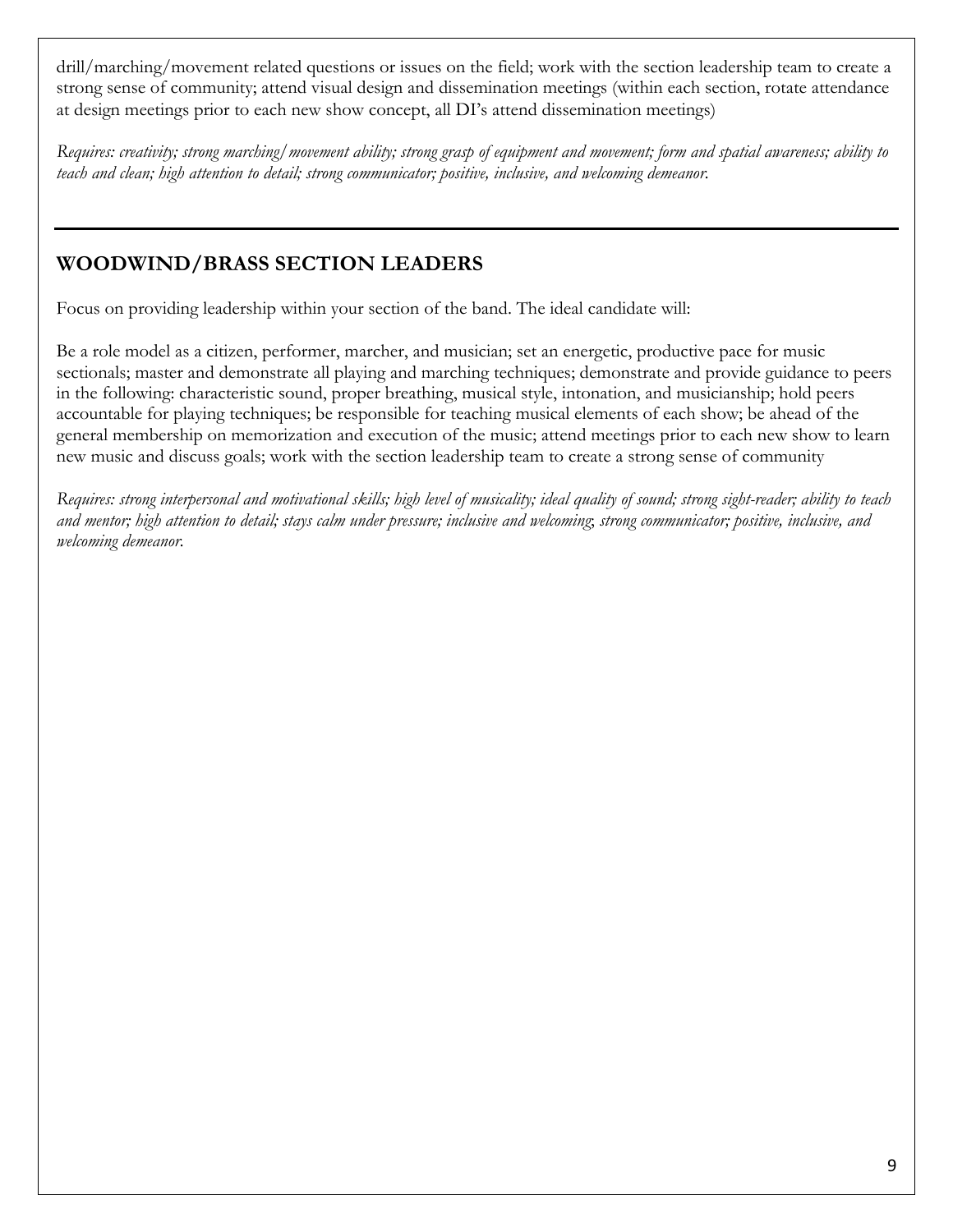### **DRUMLINE SEGMENT LEADER (Snare, Tenor, Bass, Cymbal, Pit Percussion)**

Focus on providing leadership within their segment of the drumline. The ideal candidate will:

Be a role model citizen, performer, musician, and marcher; be a positive influence on the tone and pace of rehearsals; master and demonstrate marching and playing techniques (relative to drum/instrument); be familiar with new music before the first rehearsal; teach musical elements to peers within their section; attend meetings prior to each new show to learn new music and discuss goals; build a positive culture of the drumline on and off the field by fostering a sense of community

**SNARE:** Effectively & accurately tap for rehearsals and performances; demonstrate correct stick technique, sound quality, tuning, and be involved with ongoing drum maintenance.

**TENOR:** Demonstrate correct stick technique, sound quality, tuning, crossover & sweep technique, and be involved with ongoing drum maintenance.

**BASS:** Demonstrate correct bass mallet technique, sound quality, required volume, and be involved with ongoing drum maintenance.

**CYMBAL:** Demonstrate correct cymbal technique, sound quality, visual acuity, and be involved with ongoing cymbal maintenance.

**PIT PERCUSSION:** Demonstrate correct mallet technique, musicianship, visual acuity, listening assignment awareness, MalletKat setup and maintenance, proper loading and unloading procedures

*Requires: strong interpersonal and motivational skills; good tempo awareness; strong rudimental vocabulary; strong sight-reading ability; quality of sound; ability to teach and mentor; high attention to detail; stays calm under pressure; inclusive and welcoming*; *strong communicator; positive, inclusive, and welcoming demeanor.*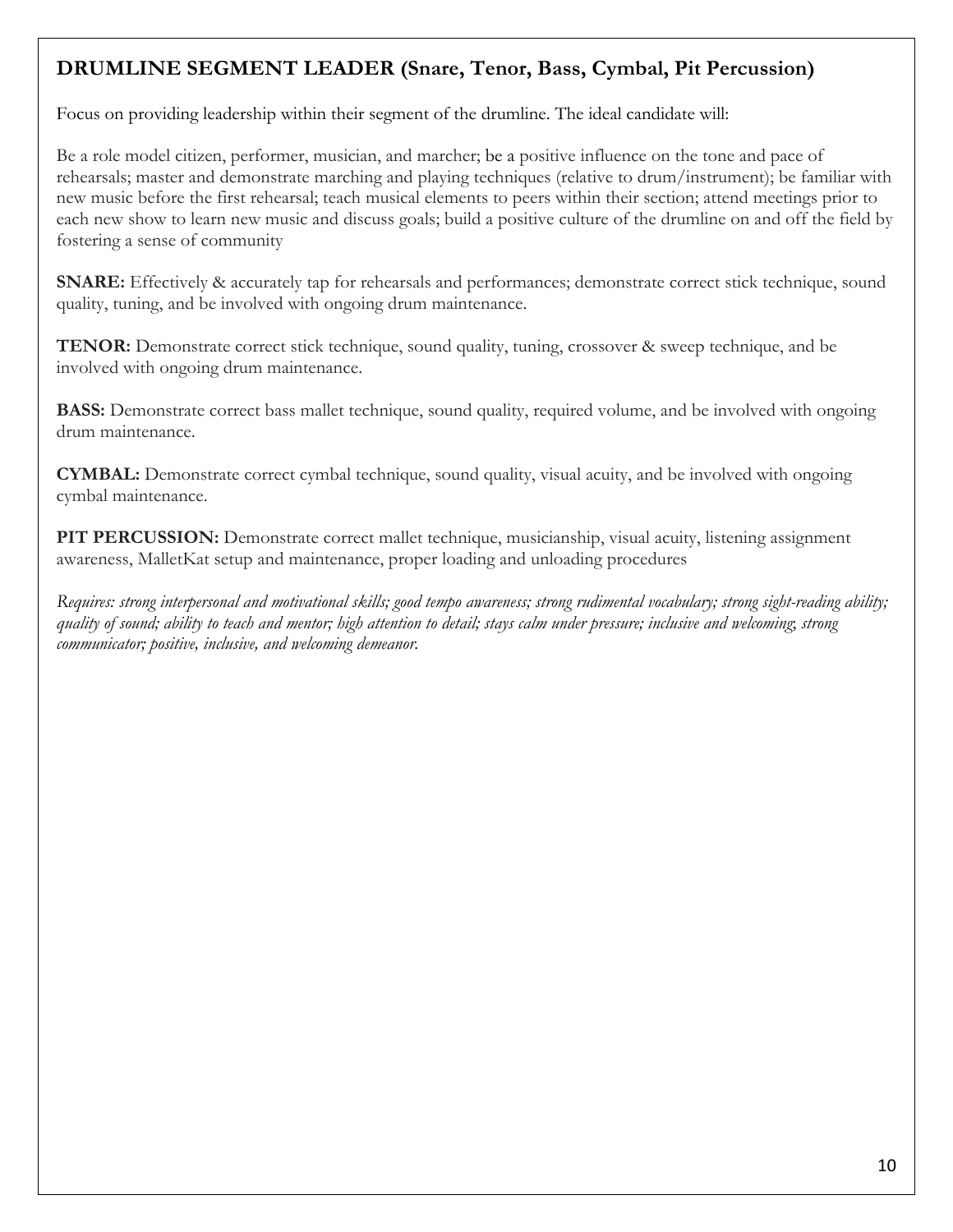### **Logistical Crew/Leadership Application Process Overview**

### **Monday, February 21**

• 2022 CMB Leadership/Logistical Crews Interest Form opens, link emailed to CMB

### **Monday, March 14, 12:00pm**

- Interest Form closes
	- Logistical Crew applicants: submit application written response to **cmbofficestaff@gmail.com**
- All Leadership applicants:
	- o Receive an invitation to interview with the Directors (email)
	- o Receive Drill Instructor Application Google Form to submit Demonstration video link
		- Due by Friday, March 25, 5pm
	- o Receive Section Leader/Segment Leader/Captain Google Form to submit Demonstration video link
		- Due by Friday, March 25, 5pm

### **Friday, March 25, 5pm**

Submit Demonstration link to DI/Captain/SL Google Forms

### **March 25–April 14**

- Directors hold interviews with leadership applicants
- Each section will receive section-specific links to their section's:
	- o Drill instructor applicants' demonstrations
	- o Section leader demonstrations
	- o Color guard Captain demonstrations
	- o Drumline Captain/Segment leader demonstrations
- Each section will receive a section-specific Form to provide directors feedback on each applicant's demonstration, and to share any support or concern about their leadership candidacy

### **Wednesday, April 20, beginning at 7pm in the HSBB**

- LIVE Drum Major finalist auditions
- Band members will receive a Form to submit feedback to the directors
- Come watch in person, or play in the audition band!

### **April 28-May 3**

• Directors announce 2022 Logistical Crews and CMB Leadership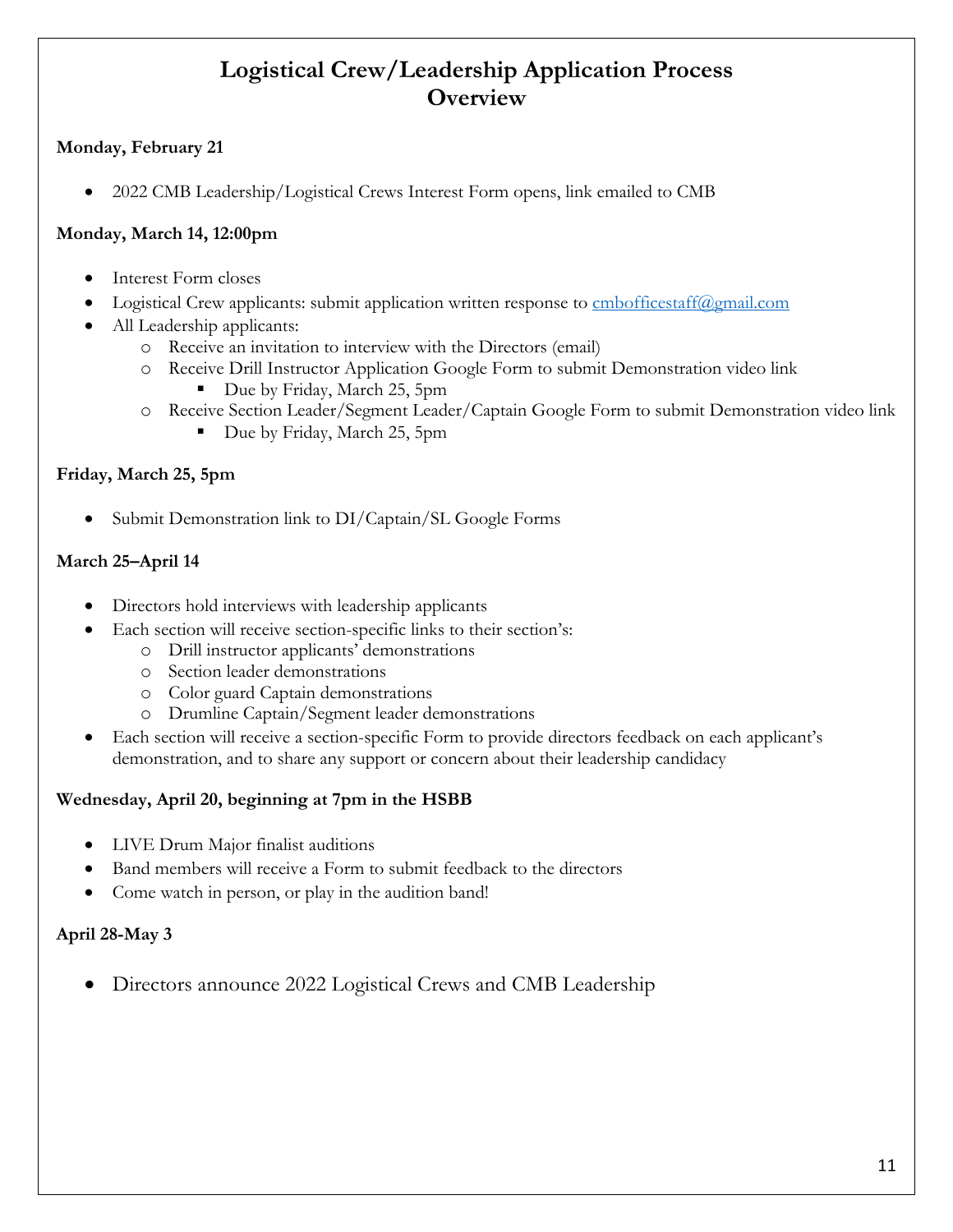# **How are Leadership Applicants being assessed?**

*We are giving consideration to these four main areas*

| Student/Peer feedback                                                                                                                                                                                             | Interview                                                                                                                                                                                                                                                                                                                                                                                                |
|-------------------------------------------------------------------------------------------------------------------------------------------------------------------------------------------------------------------|----------------------------------------------------------------------------------------------------------------------------------------------------------------------------------------------------------------------------------------------------------------------------------------------------------------------------------------------------------------------------------------------------------|
| Evidence that applicants are positive,                                                                                                                                                                            | Articulate communicator; answers                                                                                                                                                                                                                                                                                                                                                                         |
| productive members of the CMB                                                                                                                                                                                     | $\bullet$                                                                                                                                                                                                                                                                                                                                                                                                |
| Evidence of trustworthiness,                                                                                                                                                                                      | directors' questions; service-minded                                                                                                                                                                                                                                                                                                                                                                     |
| $\bullet$                                                                                                                                                                                                         | leader; passionate about helping others in                                                                                                                                                                                                                                                                                                                                                               |
| punctuality, respect, humility, peer                                                                                                                                                                              | their section; commitment to additional                                                                                                                                                                                                                                                                                                                                                                  |
| support, hard-working, quality of                                                                                                                                                                                 | duties and responsibilities                                                                                                                                                                                                                                                                                                                                                                              |
| marching/playing and ability to                                                                                                                                                                                   | Conveys confidence, competence,                                                                                                                                                                                                                                                                                                                                                                          |
| communicate effectively                                                                                                                                                                                           | $\bullet$                                                                                                                                                                                                                                                                                                                                                                                                |
| Negative comments do not                                                                                                                                                                                          | humility, enthusiasm for this role and the                                                                                                                                                                                                                                                                                                                                                               |
| automatically preclude any applicant                                                                                                                                                                              | CMB                                                                                                                                                                                                                                                                                                                                                                                                      |
| Teaching/Performance                                                                                                                                                                                              | <b>Balance and Cohesion of the</b>                                                                                                                                                                                                                                                                                                                                                                       |
| Demonstrations                                                                                                                                                                                                    | <b>Leadership Team</b>                                                                                                                                                                                                                                                                                                                                                                                   |
| Memorization and accuracy                                                                                                                                                                                         | Include historically underrepresented                                                                                                                                                                                                                                                                                                                                                                    |
| Displays high-level competency within<br>the assigned tasks<br>Displays a high level of attention to<br>detail<br>The teaching/performance<br>$\bullet$<br>demonstration is complete (no elements<br>are missing) | groups to broaden the values and<br>perspectives of those in CMB leadership<br>roles in alignment with ODEI's mission<br>statement to cultivate an inclusive<br>leadership that values understanding,<br>tolerance, and respect<br>Include a broad array of interpersonal<br>$\bullet$<br>skills, teaching skills, and maximize the<br>quality of music and marching<br>performance among CMB leadership |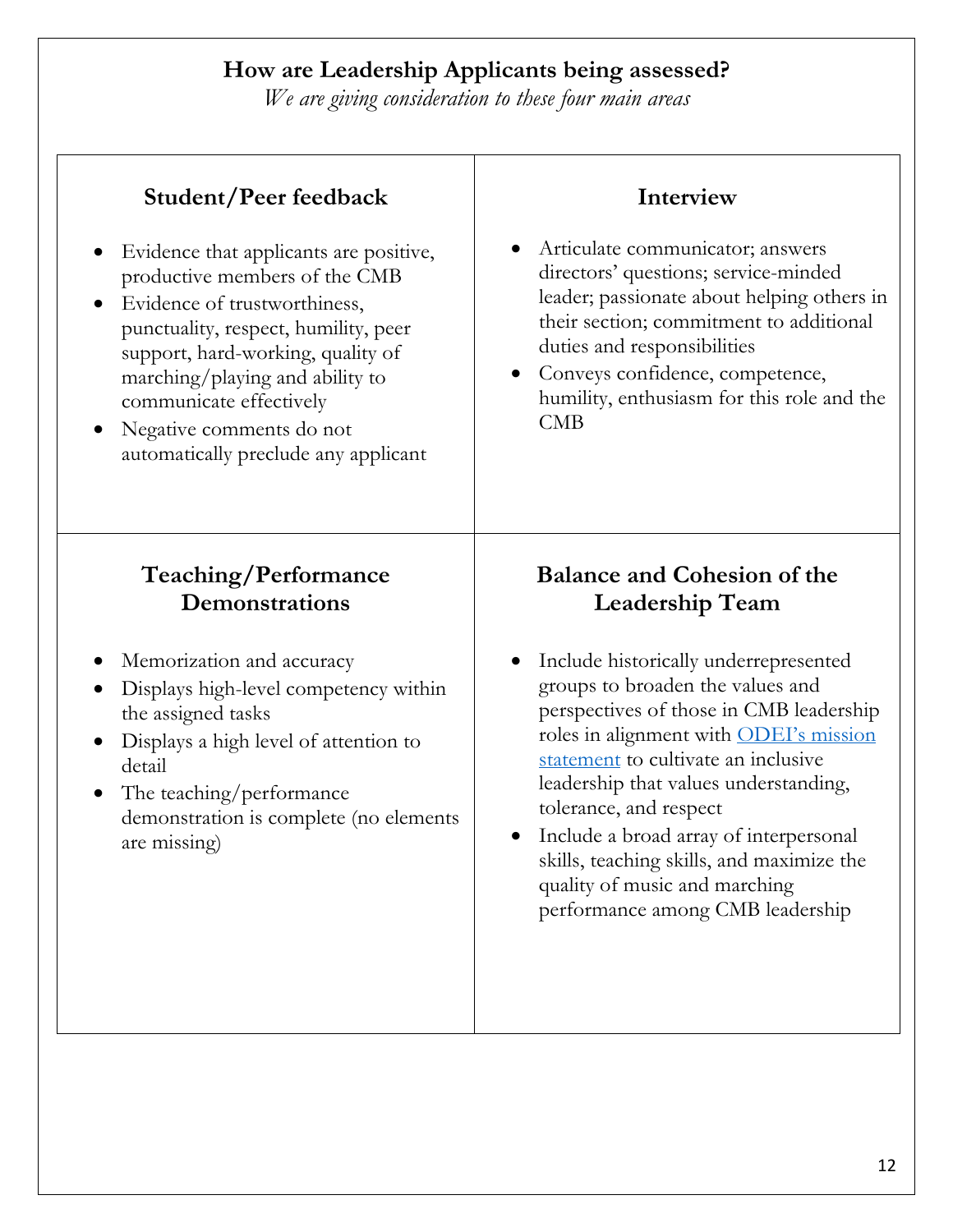# **All Returning CMB members' opportunities to offer Feedback about the applicants**

*We are making a concerted effort to collect and consider your impressions of your section's DI, SL, and Captain applicant teaching and performance demonstrations! Drum Major finalists will audition live; everyone in the band is invited to watch their auditions. Here is a timetable of opportunities for you to offer feedback to the directors:*

### **March 25, 5:00pm–April 13, 11:59pm**

You will be invited to offer feedback on Leadership applicants within your section, via a Google Form that will be section-specific. You will be able to comment on:

### **Drill Instructor applicants**

- Drill Instructor applicants will submit a video of:
	- o Teaching:
		- Attention position
		- horns/flags up/down
		- Mark Time
	- o Perform: "PLUS marching drill sequence"
		- This is new for the 2022 application, and allows us to view forward/backward marching, L and R slides, and direction changes
- Additionally, you will be able to offer comments on if you believe these applicants will be positive, effective leaders based on their materials as well as your past experiences with them.

### **Section Leader/Captain applicants**

- Section/Segment Leader and Drum Captain applicants will submit video recordings of musical performance for your consideration.
- Additionally, you will be able to offer comments on if you believe these applicants will be positive, effective leaders based on their materials as well as your past experiences with them.

### **Color Guard Captain applicants**

- Guard Captain applicants will submit a video of:
	- o Segment 1:
		- $\Box$  20 counts of drop spins starting from right flat with a drop-stop ending on counts 19+20;
		- Full cones/figure 8 exercise with optional one-handed carving exercise;
		- 10 count of 5 pull/pole hits  $-10$  counts of 5 sets of thumb flips;
		- 3 sets of pop tosses adjust to the revolution that you're able to do;
		- 2 sets of money-hand tosses-both 3 counts and 4 count tosses 6 total
		- 3 sets of J-tosses both 3 and 4 count tosses 6 total
	- o Segment 2:
		- Using a 2021 halftime show song of your choice, choreograph 60-90 seconds of work
		- § Submit a record of your best take of choreography
	- o Additionally, you will be able to offer comments on if you believe these applicants will be positive, effective leaders based on their materials as well as your past experiences with them

### **Wednesday, April 20, 7-9:30 pm LIVE: Drum Major Finalist auditions**

• Auditions will be held in the large Band room (HSBB)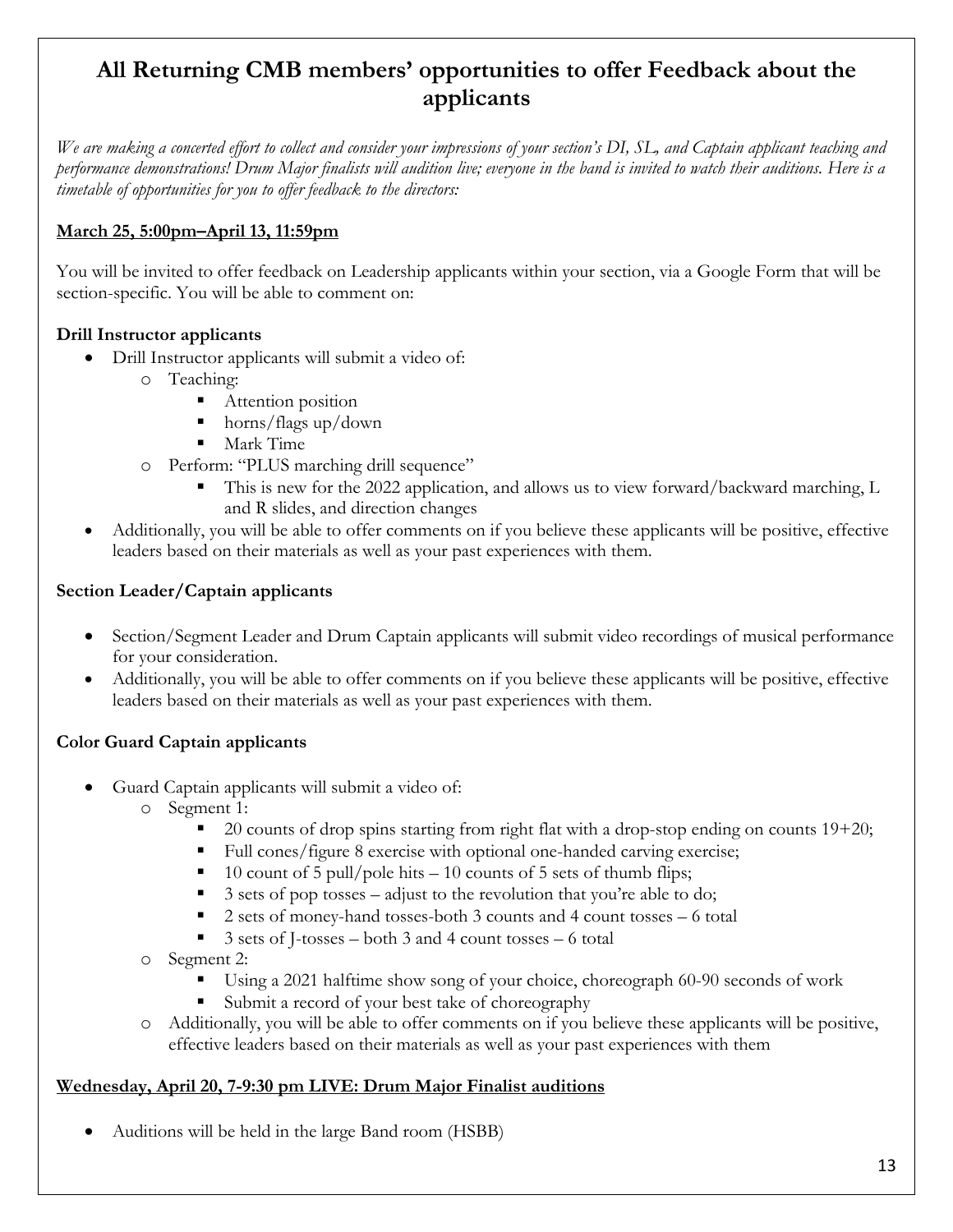- The entire band will be sent a Google Form to submit comments about the DM's live audition;
- Additionally, you will be able to offer comments on if you believe these applicants will be positive, effective leaders based on their materials as well as your past experiences with them.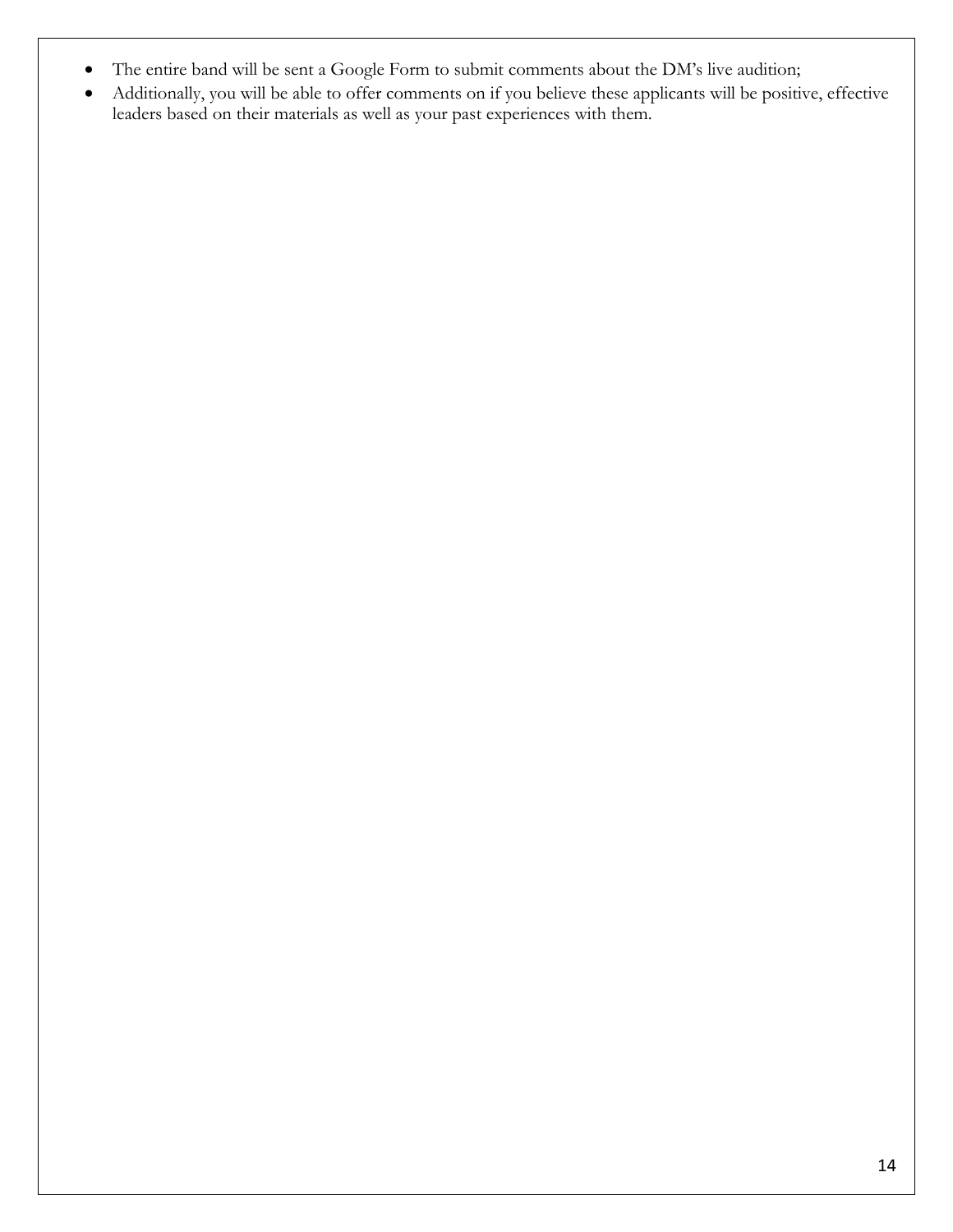# **2022 Cavalier Marching Band Logistics Crew Application Process**

(Includes Band Day, Band Banquet, Rehearsal Equipment, Colorguard Equipment, Drumline Equipment, Game Day, Social Media Chair, Systems/Ops Chair, Flip Folder Librarian, Uniform Crew). Note: Logistical crews will not be asked to interview with the directors; instead, all who apply will be asked to respond to a short list of questions.

### **Monday, February 21: CMB Crews/Leadership interest form opens** (open for 3 weeks)



Prepare a 2–3-page written response to the following questions:

- 1. In 3-5 sentences: what interests you in serving on our logistics crews?
- 2. All CMB Crew positions come with an expectation of a member's time and energy outside of rehearsals. In relation to the position(s) you applied for, what are the things you see yourself doing outside of band rehearsal time to be successful in this/these position(s)?
- 3. What skills do you have that you believe will be an asset to your CMB peers if you serve in this/these important role(s)?
- 4. Do you foresee any challenges associated with you taking on this/these leadership role(s)?
- 5. If you applied for more than one position, what is your order of preference?



**Monday, March 14, 12pm: CMB Crews/Leadership form closes** (responses must be received by this date/time)

Once you've completed the interest form, email your written response to <u>cmbofficestaff@gmail.com</u>; with the subject line including "last name, first name, and 'CMB Crew response'."



### **March 25, 5:00pm–April 13, 11:59pm**

- Your 2021 section members will be able to view your teaching/marching demonstration and offer feedback to the directors
- You will be able to view other DI applicants' teaching/marching demonstrations and offer feedback to the directors
- You will be able to view Section Leader applicants' audio/video recordings, and offer feedback to the directors

**April 28–May 3: 2022** Logistical Crews announced by CMB Directors by email.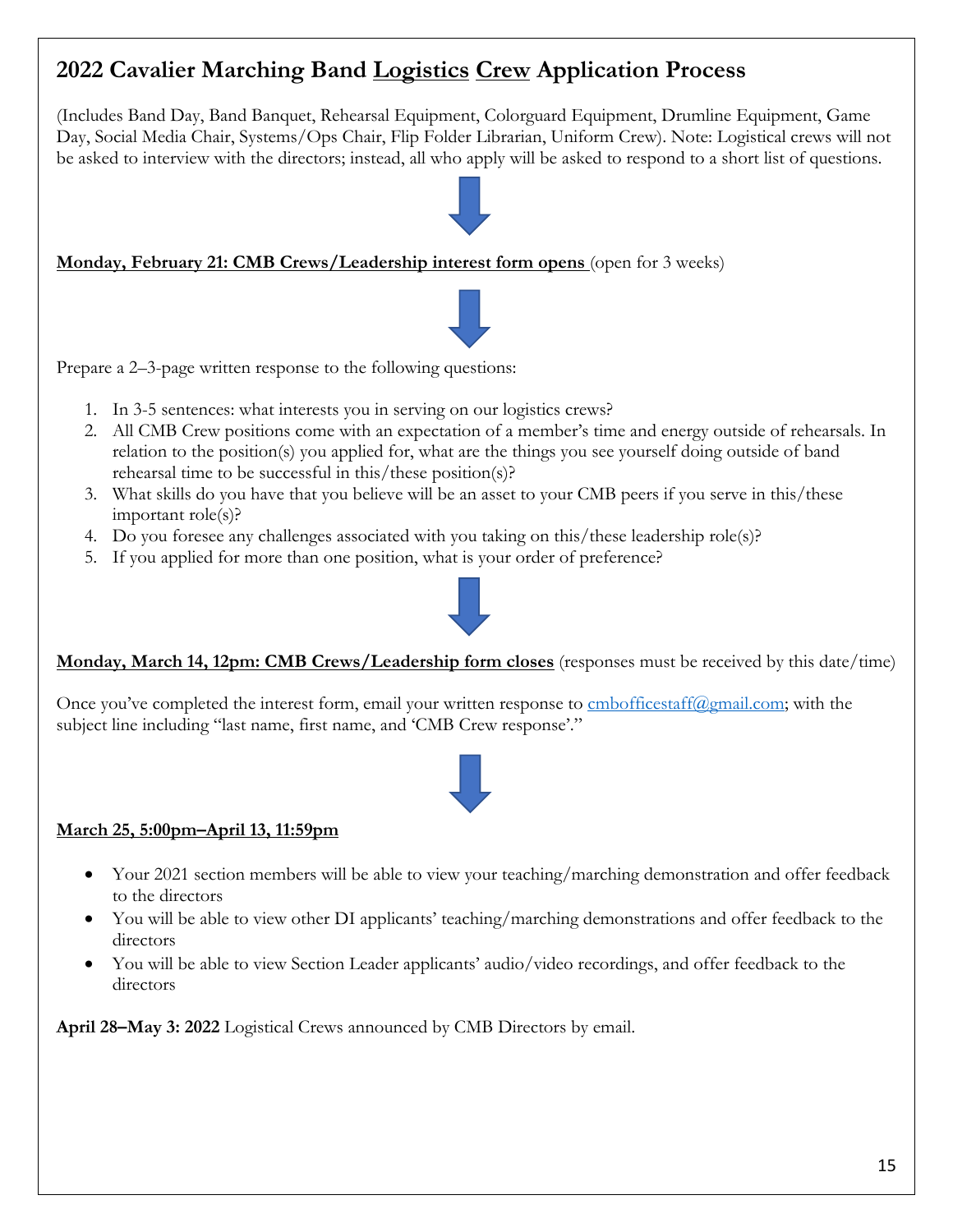# **2022 Cavalier Marching Band Drill Instructor (DI) Leadership Application Process**

**Monday, February 21: CMB Crews/Leadership interest form opens** (open for 3 weeks)

**Monday, March 14, 12pm: CMB Crews/Leadership form closes** (responses must be received by this date/time)

- The Directors will invite you to a DI applicant Google Form after March 14. This is where you will upload a shareable link of your teaching and marching demonstration (details below).
- After March 14, schedule an interview with the Directors, who will reach out to you.
- Between March 15–20, attend an optional "PLUS marching drill sequence" demonstration at CHF to learn the marching sequence. These director-led demonstrations will be offered during the following dates/times:
	- $\degree$  3/15, 2-3:15pm CHF, north end
	- o  $3/16$ , 2-3:15pm CHF, north end
	- $\circ$  3/18, 12-2pm CHF, north end
	- $\degree$  3/20, 6-7:30pm CHF, north end
- Between March 21–March 25, prepare and video record a teaching and marching demonstration to share with the Directors. The Directors will send your video link to your peers for their feedback.
	- o Your video should be recorded on CHF, which has been reserved during the following dates/times for your use:
		- $\blacksquare$  3/21, 12-1pm CHF, north end
		- $\blacksquare$  3/22, 2-3pm CHF, north end
		- $\blacksquare$  3/23, 12-4pm CHF, north end
		- $\blacksquare$  3/24, 2-3pm CHF, north end
		- $\blacksquare$  3/25, 12-3pm CHF, north end
	- o You may film your teach in one take, and your PLUS marching drill sequence in a separate take. The two separate files should be combined into one file before submission.
		- § Teach:
			- Have a friend or a tripod hold your camera, so you are in frame from head to foot.
			- Concisely, instruct the camera as though it is a section member. You will teach:
				- o Attention position
				- o horns/flags up/down
				- o Mark Time
			- Perform: "PLUS marching drill sequence"
				- You should be visible from head to toe during the entire sequence; it would be best to have a friend help you by moving your camera/phone while you march.
	- o You'll upload your finalized demonstration to YouTube, Vimeo, etc. It will be shared with members of your section to gather their feedback after March 25.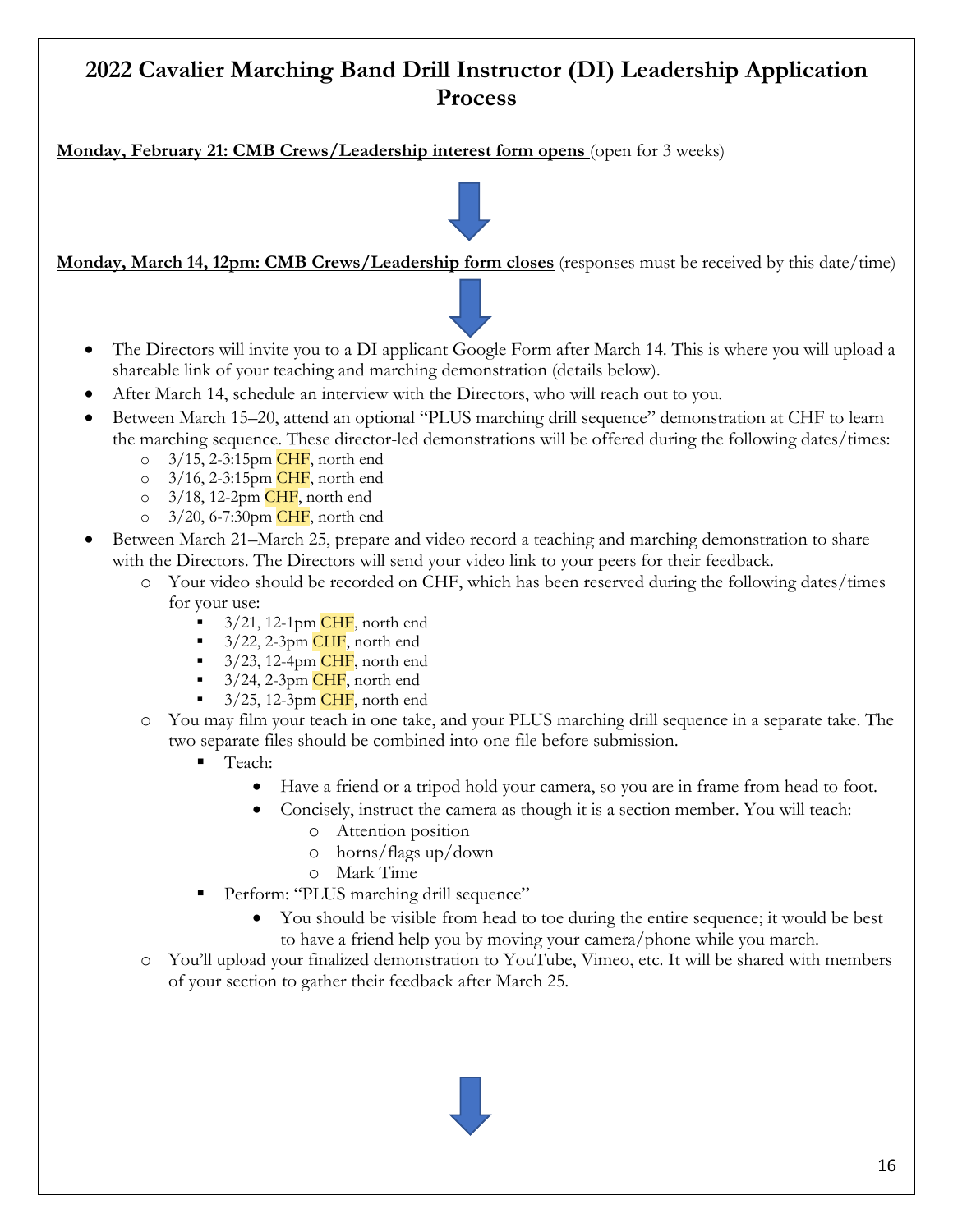### **DEADLINE: Friday, March 25 5:00pm: Teaching and PLUS marching drill sequence demonstration due**

• Be sure you have uploaded your Demonstration video to the DI applicant Google Form by 3/25, 5:00pm.



#### **March 25, 5:00pm–April 13, 11:59pm**

- Your 2021 section members will be able to view your teaching/marching demonstration and offer feedback to the directors
- You will be able to view other DI applicants' teaching/marching demonstrations and offer feedback to the directors
- You will be able to view Section Leader/Captain applicants' audio/video recordings, and offer feedback to the directors



**April 28–May 3: 2022 Drill Instructors announced by Directors**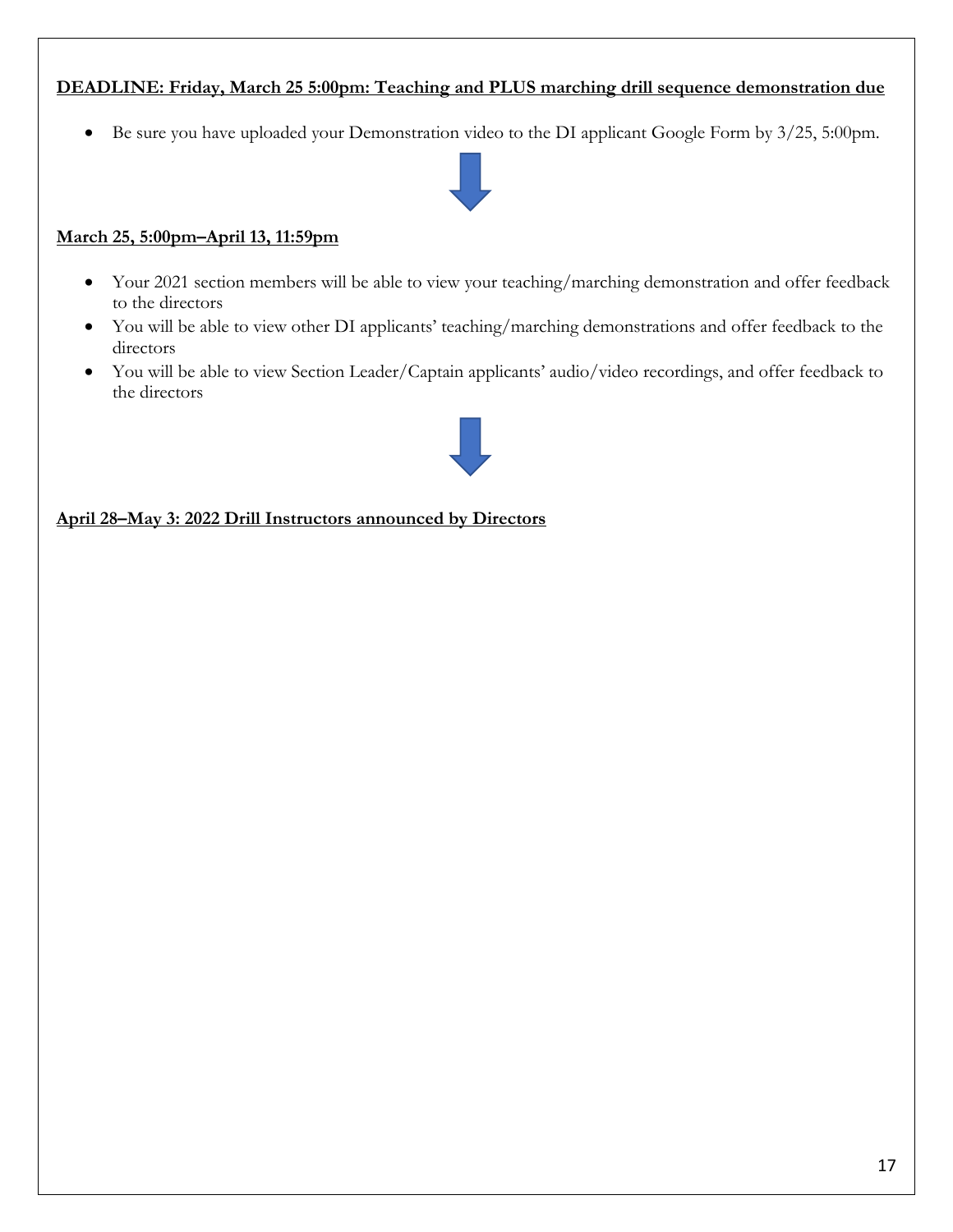# **2022 Cavalier Marching Band WW/Brass Section Leader (SL) Leadership Application Process**

**Monday, February 21: CMB Crews/Leadership interest form opens** (open for 3 weeks)

**Monday, March 14, 12pm: CMB Crews/Leadership form closes** (responses must be received by this date/time)

- The Directors will invite you to a SL/Captain applicant Google Form after March 14. This is where you will upload a shareable link of your performance demonstration (details below).
- After March 14, schedule an interview with the Directors, who will reach out to you.
- Video record the '21 CMB audition materials and a full-range chromatic scale.
	- o Between March 14-March 25, video record your best take of the '21 CMB audition materials:
		- These materials can be found on the CMB Website, under "incoming, 2022."
			- All elements must be present:
				- 100% memorization
				- MP3 recording of the Drumline (found on our website)
				- All turns, high knees, horn moves, and vocals
				- You will Mark Time (MT) when the music says MOVE
				- You will HALT your feet (no MT) where the music instructs you to HOLD
			- § You should be visible from head to toe in the frame for the duration of your audition.
			- Additionally, with a metronome between 90-120 bpm, you will perform an ascending and descending **chromatic scale** in eighth notes covering your full range. Hold your top note for two beats, rest for two beats, and then descend from your top note.
				- You will tongue TENUTO as you ascend; you will slur/tongue LEGATO as you descend. The metronome must be audible to the listener.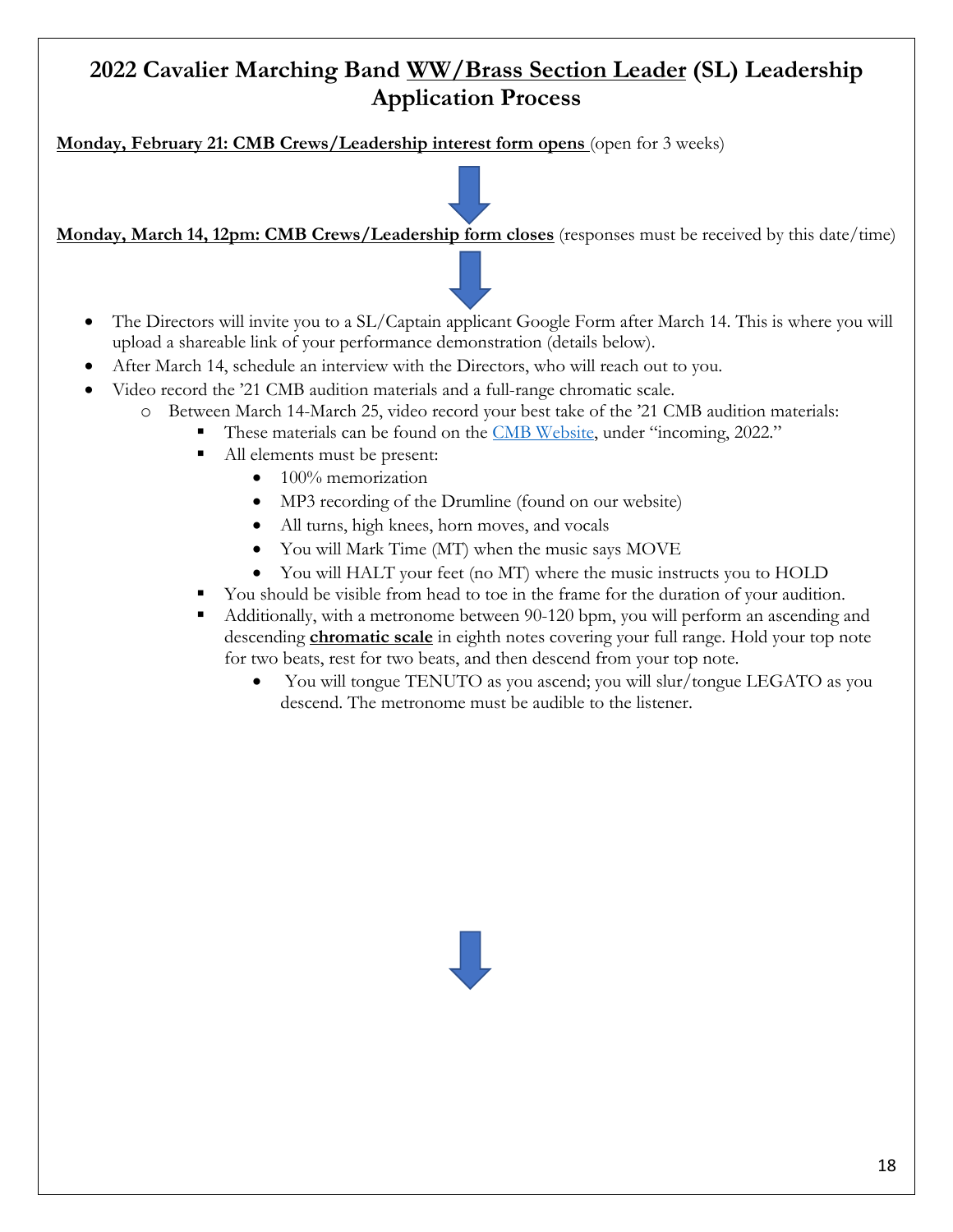### **DEADLINE: Friday, March 25 5:00pm: '21 CMB audition and chromatic scale Demonstration video due**

• Be sure you have uploaded your Demonstration video to the SL applicant Google Form by 3/25, 5:00pm.



### **March 25, 5:00pm–April 13, 11:59pm**

- Your 2021 section members will be able to view your teaching/marching demonstration and offer feedback to the directors
- You will be able to view other DI applicants' teaching/marching demonstrations and offer feedback to the directors
- You will be able to view Section Leader applicants' audio/video recordings, and offer feedback to the directors

#### **April 28–May 3: 2022 Section Leaders announced by Directors**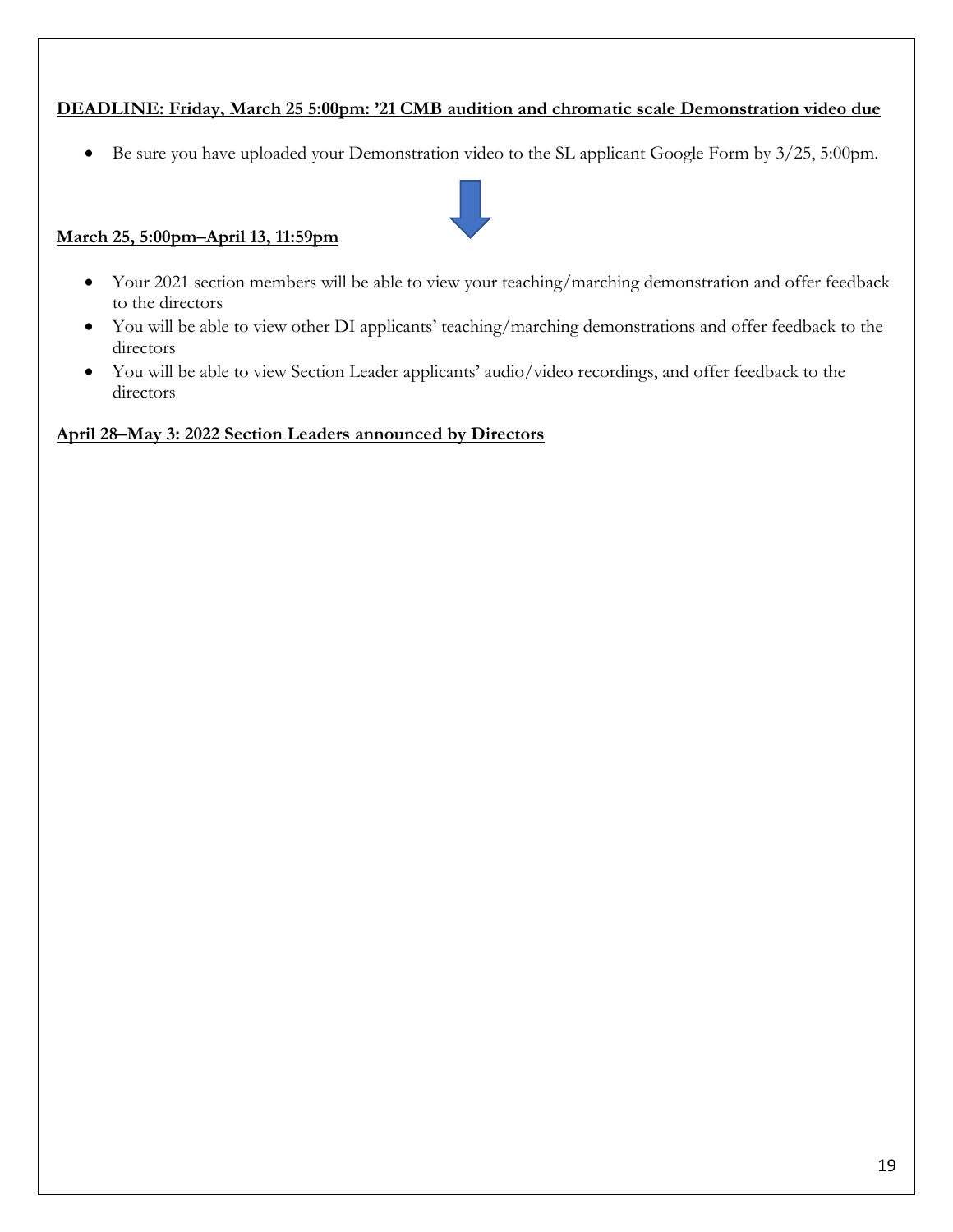## **2022 Cavalier Marching Band Colorguard Captain Leadership Application Process**

**Monday, February 21: CMB Crews/Leadership interest form opens** (open for 3 weeks)

**Monday, March 14, 12pm: CMB Crews/Leadership form closes** (responses must be received by this date/time)

- The Directors will invite you to a SL/Captain applicant Google Form after March 14. This is where you will upload a shareable link of your spinning/choreography demonstration (details below).
- After March 14, schedule an interview with the Directors, who will reach out to you.
- Video record two spinning segments:
	- o Segment 1:
		- 20 counts of drop spins starting from right flat with a drop-stop ending on counts 19+20;
		- Full cones/figure 8 exercise with optional one-handed carving exercise;
		- 10 count of 5 pull/pole hits  $-10$  counts of 5 sets of thumb flips;
		- $\overline{\phantom{a}}$  3 sets of pop tosses adjust to the revolution that you're able to do;
		- 2 sets of money-hand tosses-both 3 counts and 4 count tosses 6 total
		- 3 sets of J-tosses both 3 and 4 count tosses 6 total
	- o Segment 2:
		- Using a 2021 halftime show song of your choice, choreograph 60-90 seconds of work
		- Submit a record of your best take of choreography



### **DEADLINE: Friday, March 25 5:00pm: '21 CMB spinning/choreography Demonstration video due**

• Be sure you have uploaded your Demonstration video to the SL/Captain applicant Google Form by 3/25, 5:00pm.

#### **March 25, 5:00pm–April 13, 11:59pm**

- Your 2021 section members will be able to view your Spinning/choreography demonstration and offer feedback to the directors
- You will be able to view other Captain applicants' spinning/choreography demonstrations, and offer feedback to the directors
- You will be able to view DI applicants' teaching/marching demonstrations and offer feedback to the directors

#### **April 28–May 3: 2022 Color Guard Captains announced by Directors**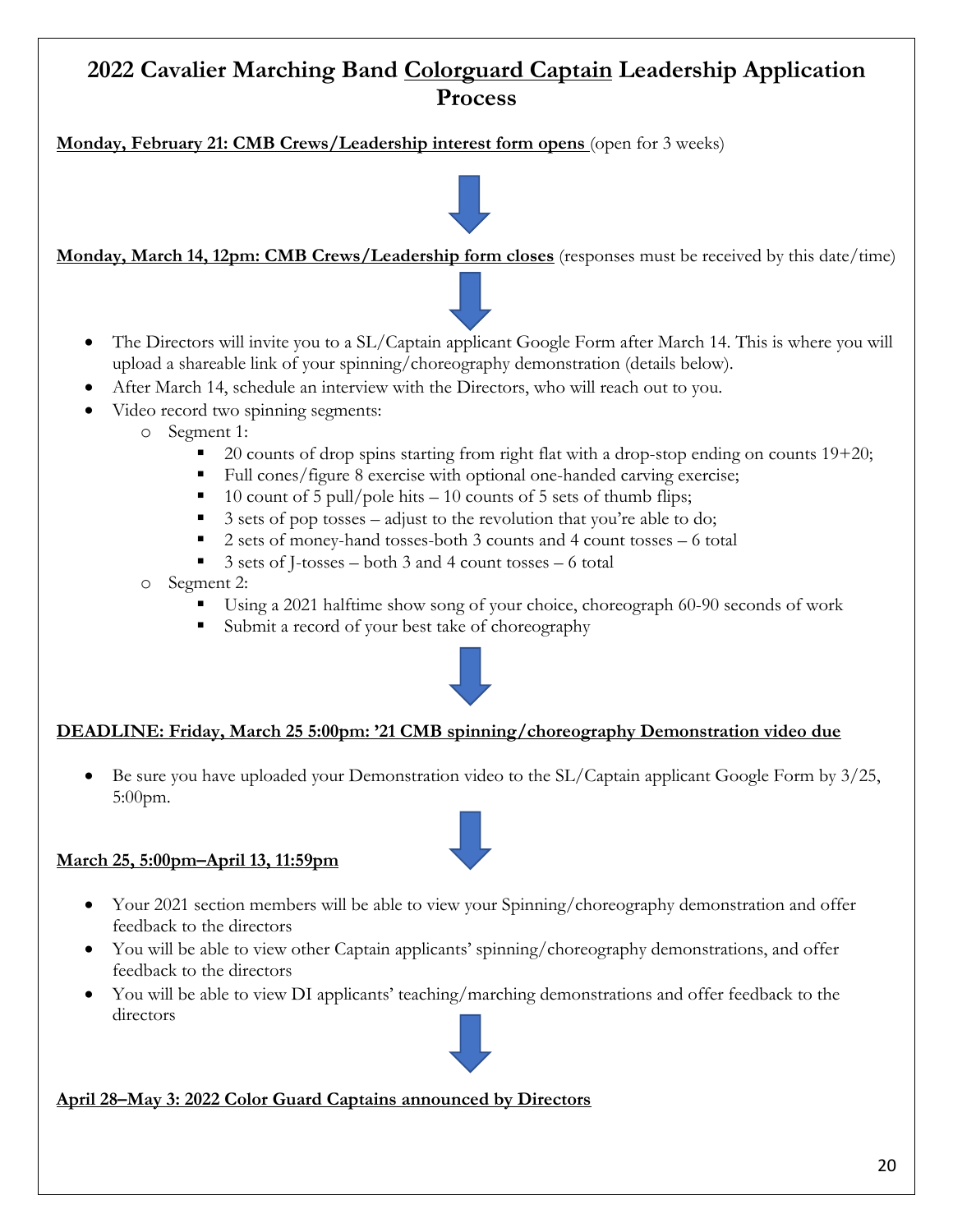# **2022 Cavalier Marching Band Drumline Segment Leader (SL) and Drumline Captain Leadership Application Process**

**Monday, February 21: CMB Crews/Leadership interest form opens** (open for 3 weeks)



- The Directors will invite you to a SL/Captain applicant Google Form after March 14. This is where you will upload a shareable link of your performance demonstration (details below).
- After March 14, schedule an interview with the Directors, who will reach out to you.
	- Video record a performance of 2-3 musical excerpts, provided by Mr. West.
		- o Excerpts will be available by March 7.
		- o A metronome should be audible throughout your entire recording;
		- o You should be visible from head to toe;
		- o It is preferred that you record with the drum in harness, but recordings on stands will be considered;
		- o You should Mark Time whenever you are playing



### **DEADLINE: Friday, March 25 5:00pm: Excerpt Demonstration video due**

• Be sure you have uploaded your Demonstration video to the SL/Captain applicant Google Form by 3/25, 5:00pm.

#### **March 25, 5:00pm–April 13, 11:59pm**

- Your 2021 section members will be able to view your Performance demonstration and offer feedback to the directors
- You will be able to view other Performance demonstrations and offer feedback to the directors
- You will be able to view DI teaching and performance demonstrations, and offer feedback to the directors



#### **April 28–May 3: 2022 Section Leaders/Captain announced by Directors**